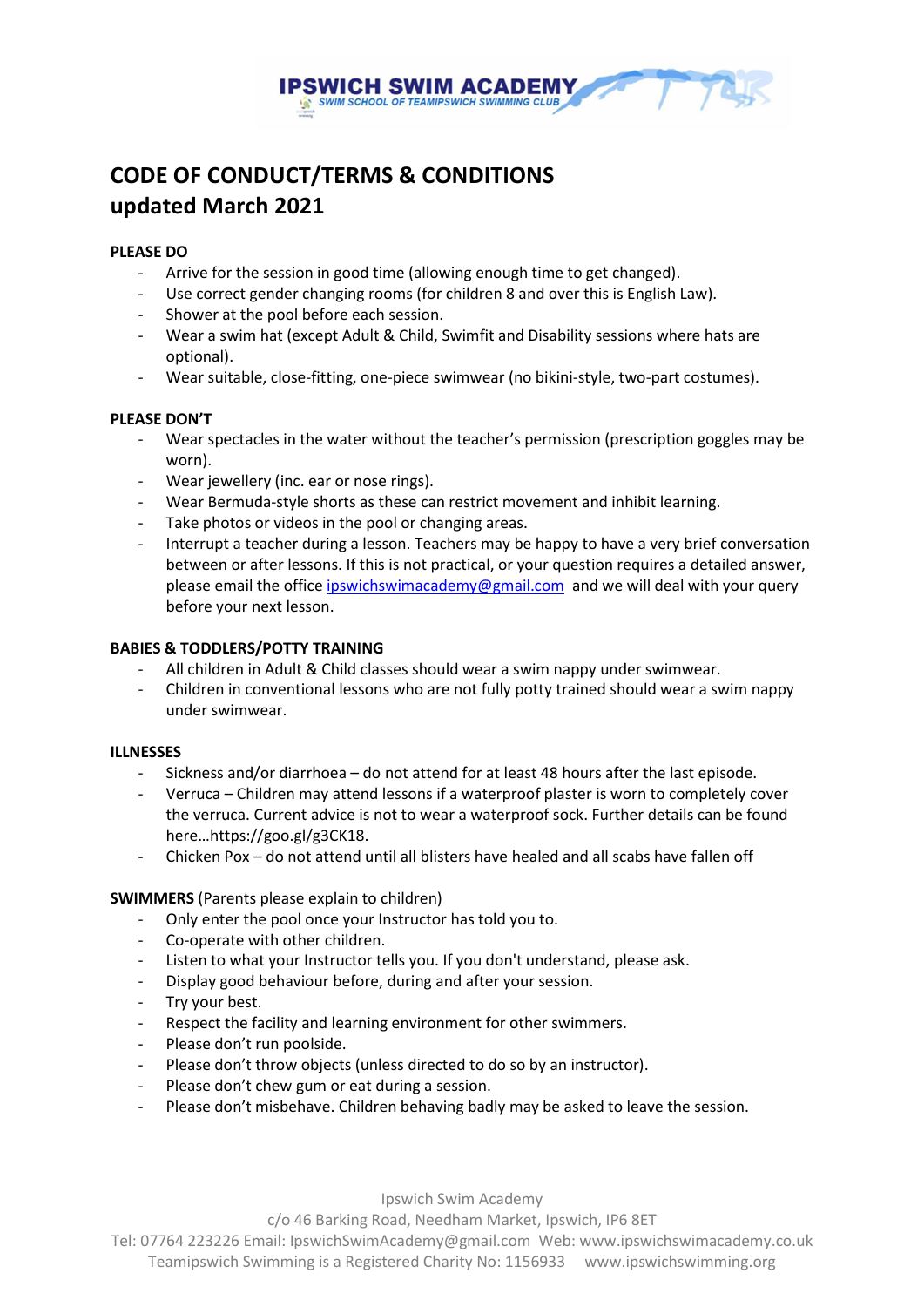

## PARENTS/CARERS

- Parents are responsible for taking children to the toilet where they cannot go on their own.
- Where children are under the age of 8, a responsible adult must remain poolside at all times. If circumstances arise which require the adult to leave the poolside, please inform the
- teacher before leaving. - For children aged 8 and above, a responsible adult must be in attendance at the start and finish of the lesson.
- Please help the teachers' work by encouraging your child and displaying reasonable behaviour before, during and after the lessons.
- Do not threaten teachers verbally or physically in any way.
- Siblings are permitted poolside but must behave.
- If children over 8 years are left alone at the venue, parents must be present inside the venue to collect their children no later than 5 minutes after the end of their session. Under no circumstances should children be asked to wait outside as once they leave the building neither the Academy nor the council is responsible for them. If a member of staff is required to wait with a child after a session because they have not been collected, a charge of £30 will be made for up to an hour, plus £7.50 per each ¼ hour after that. The Academy reserves the right to refuse to continue lessons for children whose parents do not collect them in a timely manner.

#### POOL RULES

- No food, glassware or crockery is allowed within the pool area.
- No hot drinks are allowed poolside.
- Overshoes must be worn or shoes removed.
- No buggies infants should be carried in car seats or baby carriers.

At Fore Street, children must be supervised by an adult whilst using the upstairs changing room.

At Fore Street, please use the main entrance for arriving and leaving, NOT the door at the bottom of the changing room stairs that leads directly to the car park.

#### **TEACHERS**

- Will conduct lessons with health and safety paramount.
- Prepare for and conduct the lessons in accordance with Swim England's Learn to Swim Pathway.
- Start and finish lessons on time.

#### GENERAL

- Teachers taking registers, answering parents' questions, re-configuring a pool and having to get changed when switching from an in-pool to poolside session, can take up to 5 minutes (or more) of a session. Therefore, please be aware that whilst most lessons will be longer, some 30 minute sessions may only include25 minutes of pool time (or less).
- Goggles are optional. Teachers may sometimes ask children wearing goggles to remove them to ensure they are happy and confident without them for safety reasons.
- Personal belongings are left at the owner's risk. Any items left behind will be handed into lost property at the venue.
- Please advise us of any changes in medical conditions, contact details, etc.
- Any accidents at the facility must be reported to your teacher and an accident report completed.

Ipswich Swim Academy

c/o 46 Barking Road, Needham Market, Ipswich, IP6 8ET

Tel: 07764 223226 Email: IpswichSwimAcademy@gmail.com Web: www.ipswichswimacademy.co.uk Teamipswich Swimming is a Registered Charity No: 1156933 www.ipswichswimming.org